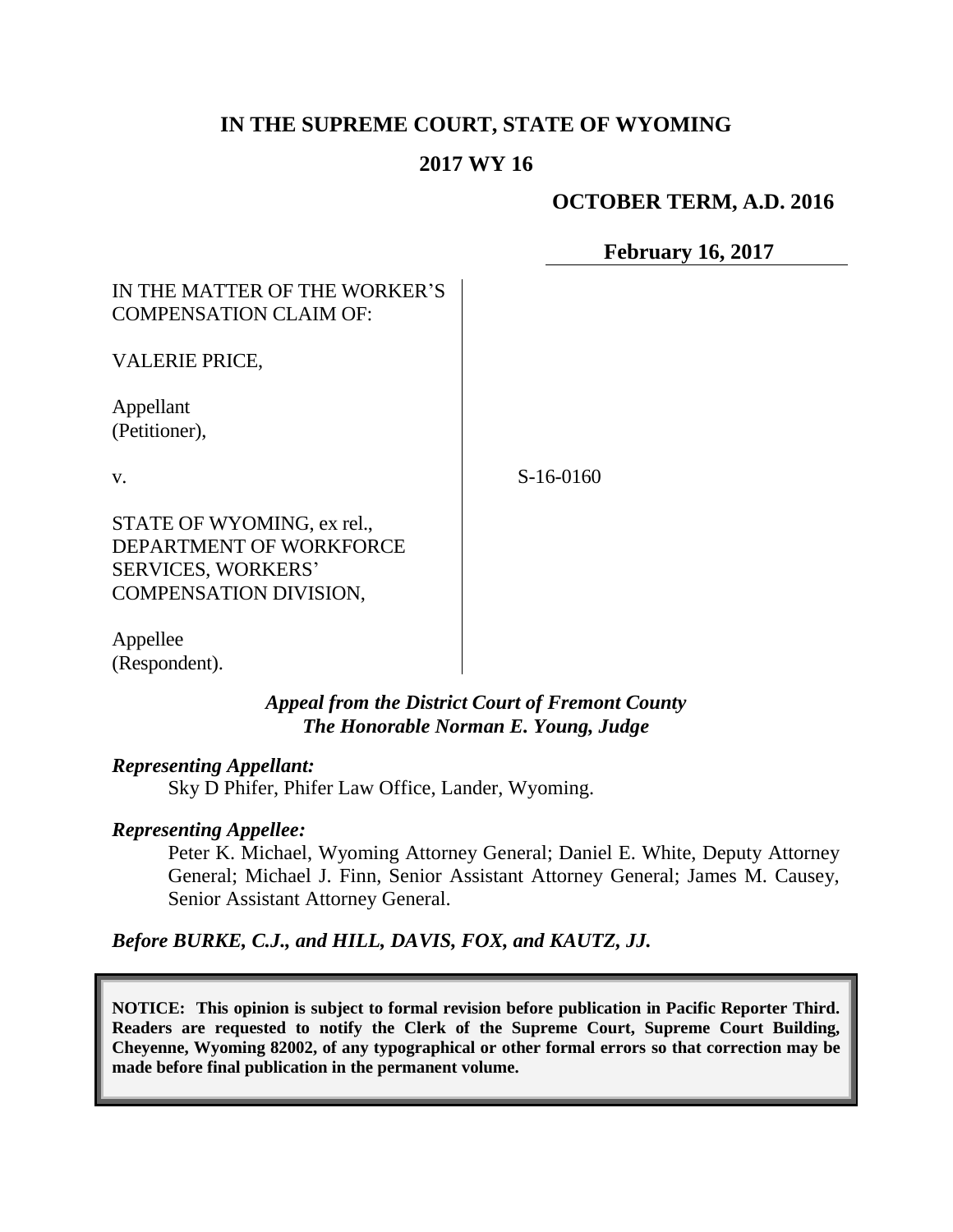### **FOX, Justice.**

[¶1] Valerie Price suffered a work injury in 2004. As a result, she had shoulder surgery in 2005, which was covered by the Wyoming Workers' Compensation Division (Division). In 2013, Ms. Price sought benefits for surgery on the same shoulder to treat calcific tendinitis. Her surgeon found a hole in the fascia over the acromioclavicular joint during the 2013 surgery, which may have occurred during the 2005 surgery. She therefore contended that the 2013 surgery was a second compensable injury. The Division denied her claim. After a hearing, the Medical Commission (Commission) determined that Ms. Price had not proven the 2013 surgery was causally related to her 2004 injury and subsequent treatment. Ms. Price appealed, and the district court affirmed the Commission's ruling. Ms. Price timely appealed, and we affirm.

### *ISSUES*

[¶2] We rephrase the issues as:

1. Was the Medical Commission Hearing Panel's conclusion that there was no causal link between Ms. Price's work-related injury and the need for her 2013 surgery supported by substantial evidence?

2. Did the Medical Commission Hearing Panel improperly apply apportionment when it concluded that Ms. Price's 2013 surgery was not compensable?

### *FACTS*

[¶3] Valerie Price hurt her right shoulder at work in 2004 when she took the trash outside and slipped and fell on ice. As a result, in 2005 she had a right shoulder arthroscopy, which was covered by the Division. She reported continued right shoulder pain over the following years. In 2013, she saw Dr. Bienz for right shoulder pain, and he diagnosed calcification and recommended arthroscopic debridement. Dr. Bienz noted that he had reviewed "the x-rays from 2005, and at that time, there was not much calcification in the rotator cuff, but on today's images, there is a significant amount of soft tissue calcification . . . ." He observed:

> The other question here, of course, is whether this is truly related to the initial injury. She is of the impression that her shoulder "would always be covered" because of the initial incident that led to the [2005 surgery], however, the fact that she had no calcific tissue in 2005 when she was last treated by me and has since developed substantial calcific tendinitis would suggest that this calcific tissue developed since her last incident, not necessarily because of her last incident.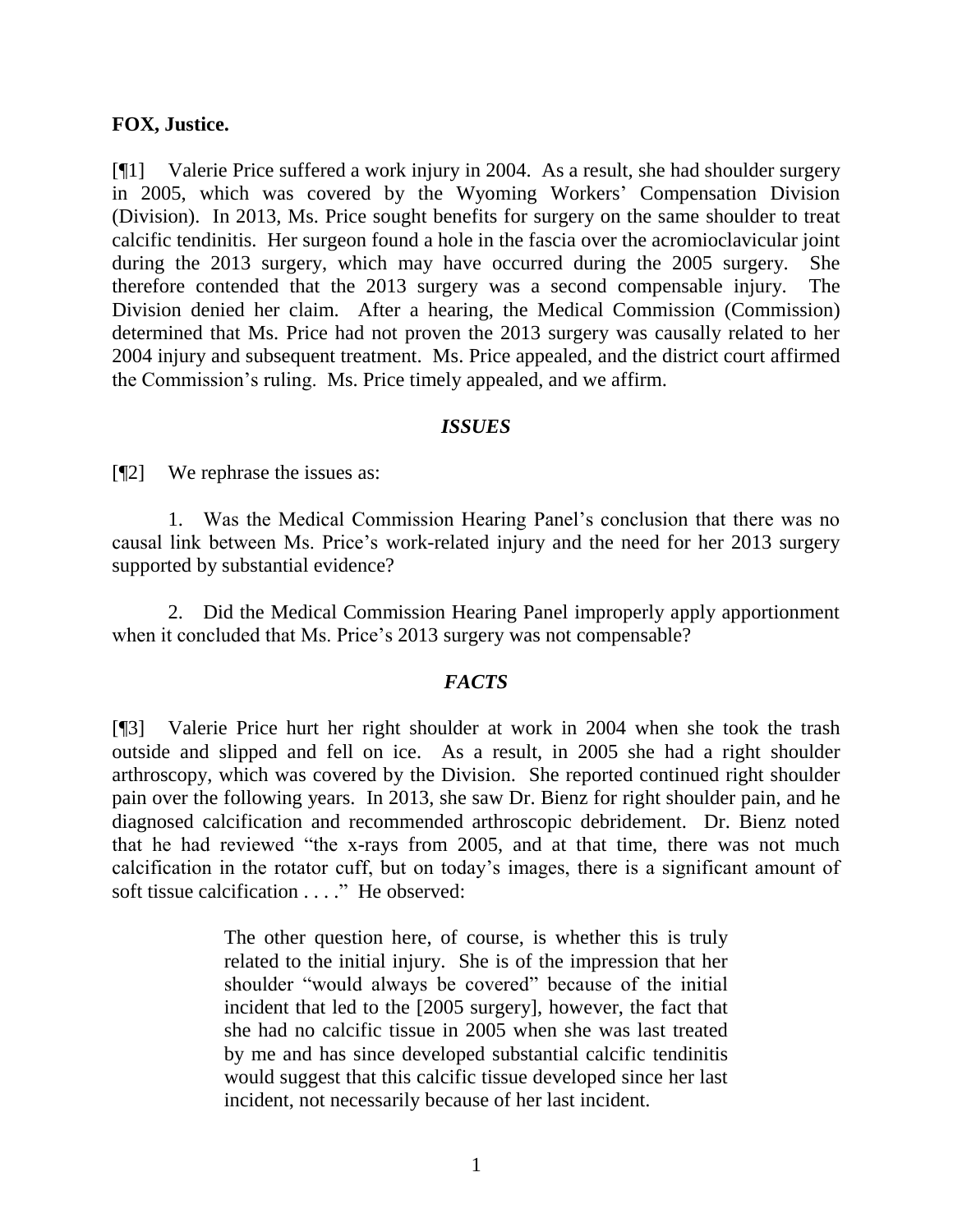The Division denied coverage for the surgery. Dr. Bienz performed the right shoulder arthroscopy with debridement on May 17, 2013. During the course of that surgery, he noted "a large hole in the acromioclavicular joint where the previous procedure apparently caused the fascia to separate or perhaps it was never repaired." He determined that the hole was communicating fluid to the joint surface and repaired it.

[¶4] Dr. Bienz testified that he did not believe the calcific tendinitis for which he treated Ms. Price in 2013 was caused by her 2004 workplace injury.

> Q. Okay. Now, do you have any opinion as to whether Ms. Price's calcific tendinitis is related to her workplace injury?

> A. Well, I mean, it is -- it's certainly related. I mean, it's in the same side. It's the same joint. You know, there is some relationship there. But for a variety of reasons outlined in that other note, I don't think it likely that the fall carrying the garbage caused her to later develop calcific tendinitis. And part of that is also even more information than what we had in April, is that she has subsequently developed rather significant calcific tendinitis in the opposite shoulder, as well, which was treated by my partner, Dr. Carlson. And you know, there was no injury to the opposite shoulder when she fell.

[¶5] Dr. Bienz testified that he assumed the hole in the acromioclavicular joint, which he repaired, was most likely caused by the original 2004 surgery, "unless she developed a tear . . . after the fact . . . ." When asked why it was necessary to do that repair, he responded:

> A. I don't know if "necessary" is the right word, but basically when you're doing a procedure, especially on a patient like this who has pain but you're never quite sure why they have pain, you do attempt to correct any abnormality that you find so that you can minimize the chance that they're going to continue to have pain.

> And in this case, you know, what I noticed is that there was fluid coming down from up there, which shouldn't be happening, because normally that's a sealed area. And so we went up and looked, and we did in fact find a communication to the subacromial space through that fascial tear.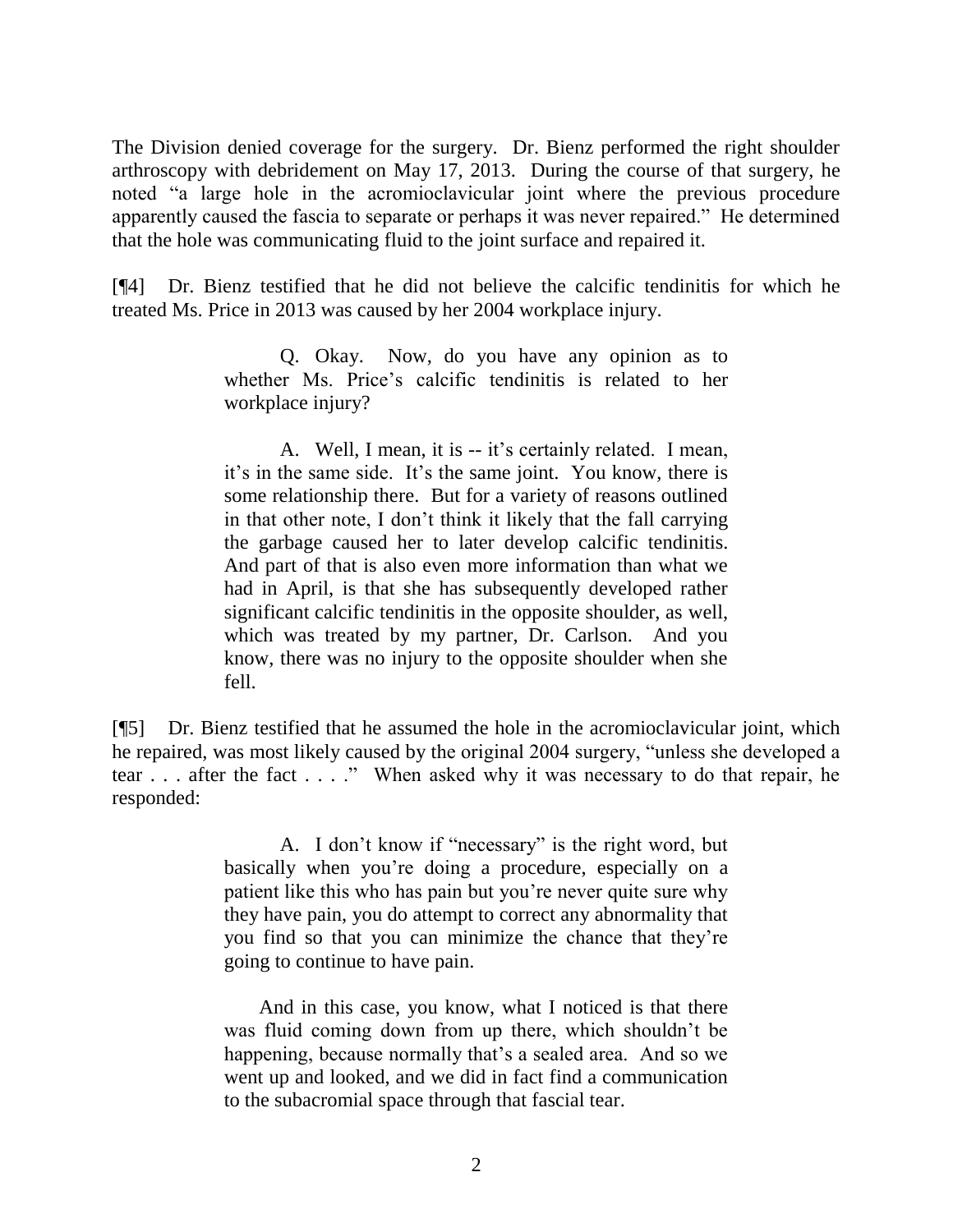Q. And could -- could this be causing part of the pain that Ms. Price was suffering from that caused you to go in and try to do the repair?

A. I guess it's possible. It didn't seem real likely, but that's certainly possible . . . .

. . . .

Q. So in your opinion, it was something that needed to be done?

A. I think it should have been done, yes. If you find an opening communicating the subacromial space to the subcutaneous space, it should be sealed if possible.

Q. And you feel that this was related to the previous surgery done in 2005 that was preceded by the fall and caused by the fall. Is that safe to say?

A. I do believe that the defect in the fascia over the AC joint was related to and caused by the original surgery done with an arthroscope in 2005, yes.

[¶6] Ms. Price's providers submitted bills for her 2013 surgery, and the Division denied payment. Ms. Price appealed and after an evidentiary hearing, the Commission determined that she had "failed to prove by a preponderance of the evidence that the medical treatment she received was causally related either to her work place injury on December 25, 2004, or the initial surgery she received on her right shoulder on March 11, 2005" for that injury. The district court affirmed the Commission's ruling. Ms. Price timely appealed to this Court.

#### *STANDARD OF REVIEW*

[¶7] We treat an appeal from a district court's review of an administrative agency's decision as if it had come directly from the administrative agency and give no deference to the district court's decision. *Kenyon v. State ex rel. Wyo. Workers' Safety & Comp. Div.*, 2011 WY 14, ¶ 10, 247 P.3d 845, 848 (Wyo. 2011); *Dale v. S & S Builders, LLC*, 2008 WY 84, ¶ 8, 188 P.3d 554, 557 (Wyo. 2008). Our review is controlled by Wyo. Stat. Ann. § 16-3-114(c) (LexisNexis 2015):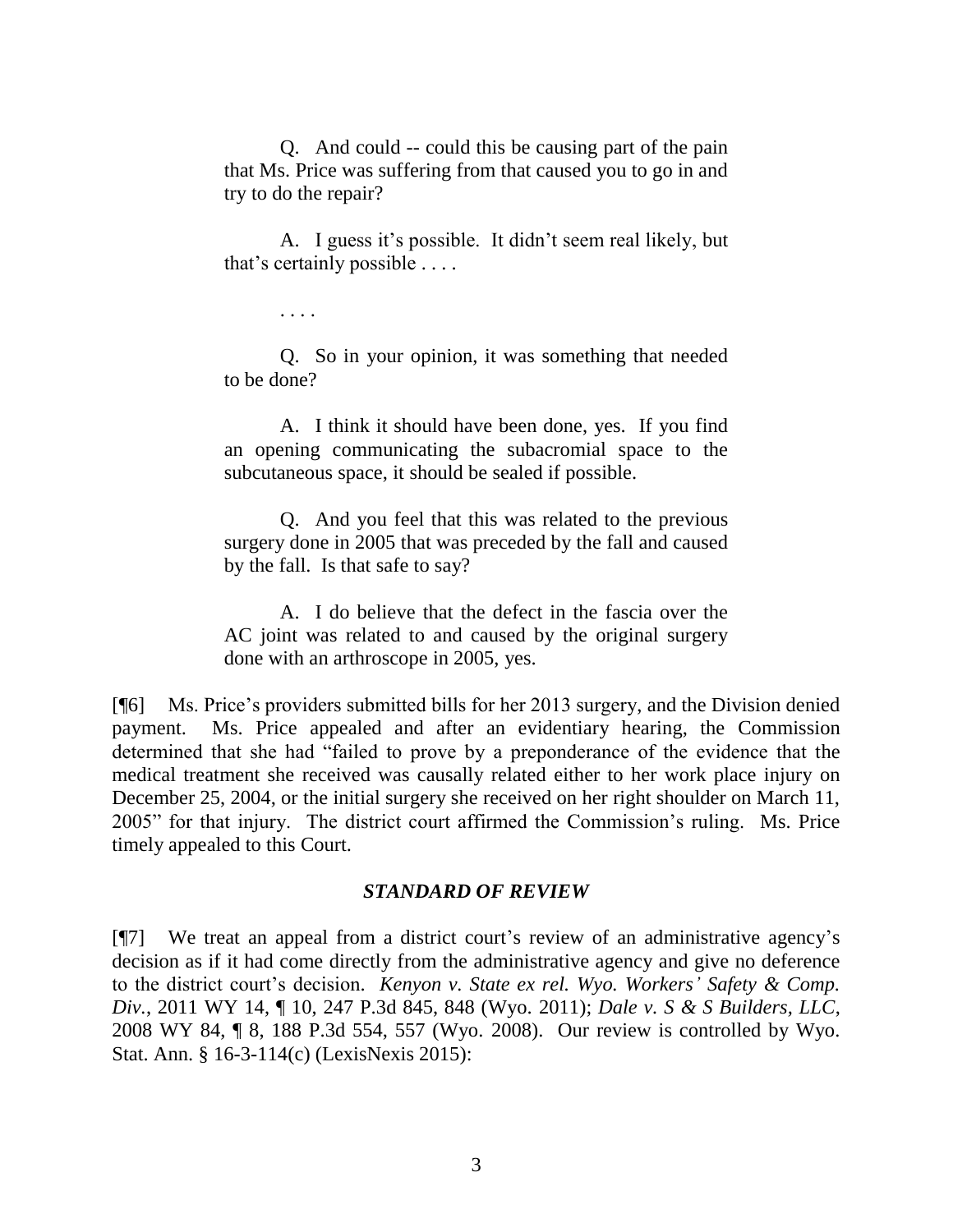(c) . . . the reviewing court shall decide all relevant questions of law, interpret constitutional and statutory provisions, and determine the meaning or applicability of the terms of an agency action. In making the following determinations, the court shall review the whole record or those parts of it cited by a party and due account shall be taken of the rule of prejudicial error. The reviewing court shall:

. . . .

(ii) Hold unlawful and set aside agency action, findings and conclusions found to be:

(A) Arbitrary, capricious, an abuse of discretion or otherwise not in accordance with law;

. . . .

(C) In excess of statutory jurisdiction, authority or limitations or lacking statutory right;

(D) Without observance of procedure required by law; or

(E) Unsupported by substantial evidence in a case reviewed on the record of an agency hearing provided by statute.

Accordingly, we review the agency's findings of fact by applying the substantial evidence standard. *Worker's Comp. Claim of Bailey v. State ex rel. Wyo. Dep't of Workforce Servs.*, 2015 WY 20, ¶¶ 10-12, 342 P.3d 1210, 1213 (Wyo. 2015); *Dale*, 2008 WY 84,  $\sqrt{21}$ , 188 P.3d at 561. Substantial evidence means "such relevant evidence as a reasonable mind might accept as adequate to support a conclusion." *Matter of Worker's Comp. Claim of Jensen v. State*, 2016 WY 87, ¶ 13, 378 P.3d 298, 303 (Wyo. 2016) (citing *Bush v. State ex rel. Wyo. Workers' Comp. Div.*, 2005 WY 120, ¶ 5, 120 P.3d 176, 179 (Wyo. 2005)). "Findings of fact are supported by substantial evidence if, from the evidence preserved in the record, we can discern a rational premise for those findings." *Id*. (citing *Kenyon*, 2011 WY 14, ¶ 11, 247 P.3d at 849; *Bush*, 2005 WY 120, ¶ 5, 120 P.3d at 179).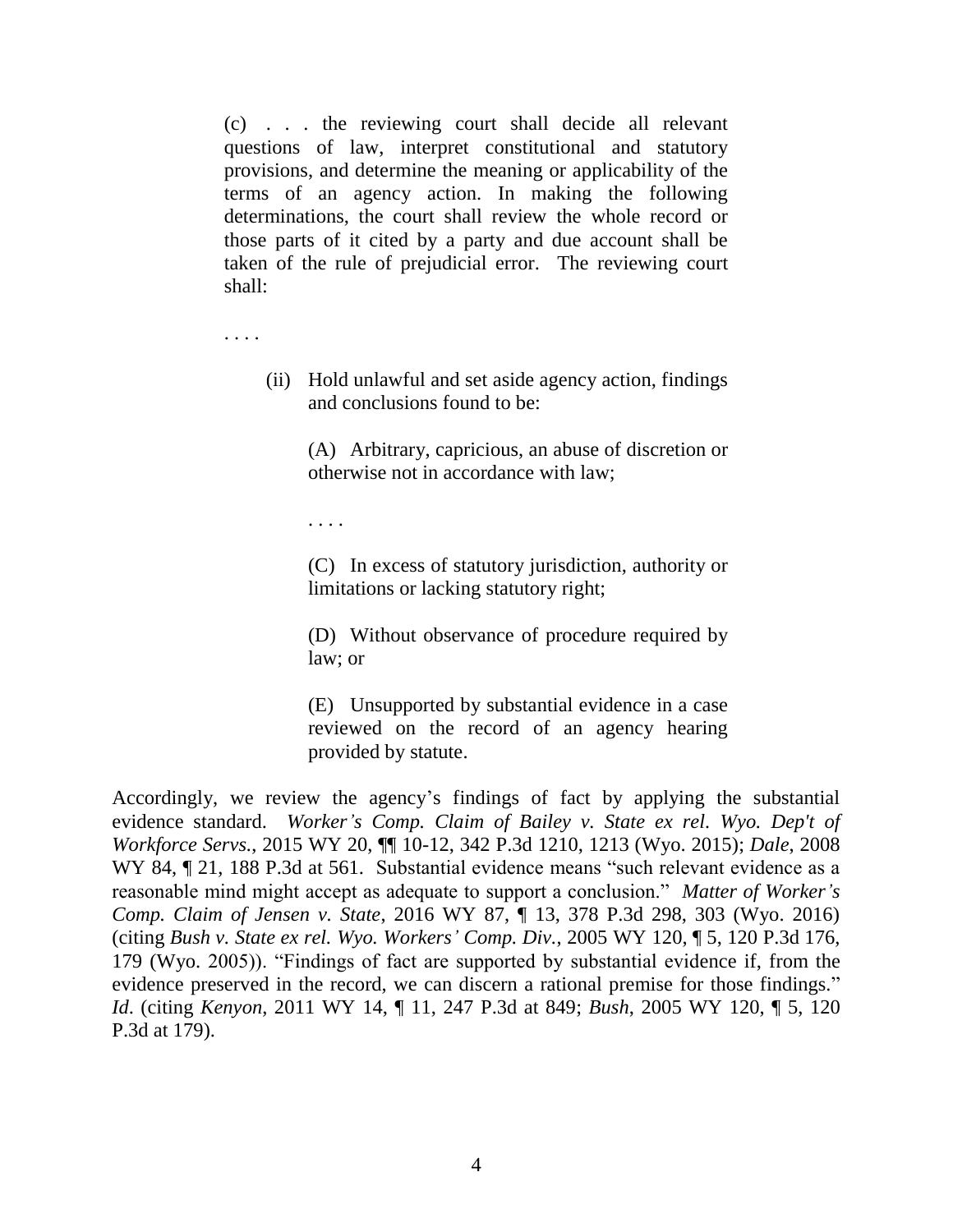If the hearing examiner determines that the burdened party failed to meet his burden of proof, we will decide whether there is substantial evidence to support the agency's decision to reject the evidence offered by the burdened party by considering whether that conclusion was contrary to the overwhelming weight of the evidence in the record as a whole. If, in the course of its decision making process, the agency disregards certain evidence and explains its reasons for doing so based upon determinations of credibility or other factors contained in the record, its decision will be sustainable under the substantial evidence test. Importantly, our review of any particular decision turns not on whether we agree with the outcome, but on whether the agency could reasonably conclude as it did, based on all the evidence before it.

*Worker's Comp. Claim of Bailey*, 2015 WY 20, ¶ 11, 342 P.3d at 1213 (citations omitted). Finally, "we review an agency's conclusions of law *de novo*, and will affirm only if the agency's conclusions are in accordance with the law." *Id*. at ¶ 12, 342 P.3d at 1213 (citations omitted).

### *DISCUSSION*

## *I. Was the Medical Commission Hearing Panel's conclusion that there was no causal link between Ms. Price's work-related injury and the need for her 2013 surgery supported by substantial evidence?*

[¶8] Ms. Price asserts that the Commission's conclusion that she had not established a causal connection between her workplace injury and her 2013 surgery was not supported by substantial evidence. Although she concedes that the calcific tendinitis which the 2013 surgery was aimed at resolving was not work related, she claims that the "defect in the fascia over the AC joint was related to and caused by" her 2005 arthroscopic surgery. (Emphasis omitted.) She therefore contends that she demonstrated by a preponderance of the evidence that her second injury was caused by the original injury, as required under the second compensable injury rule. The Division counters that the Commission properly considered and rejected testimony by Ms. Price's physician, Dr. Bienz, regarding the causal connection between her first and subsequent injuries.

[¶9] The parties do not dispute that the second compensable injury rule governs. "The second compensable injury rule applies when 'an initial compensable injury has resulted in an injury or condition that requires additional medical intervention.'" *Worker's Comp. Claim of Jensen*, 2016 WY 87, ¶ 17, 378 P.3d at 304 (quoting *Ball v. State ex rel. Wyo.*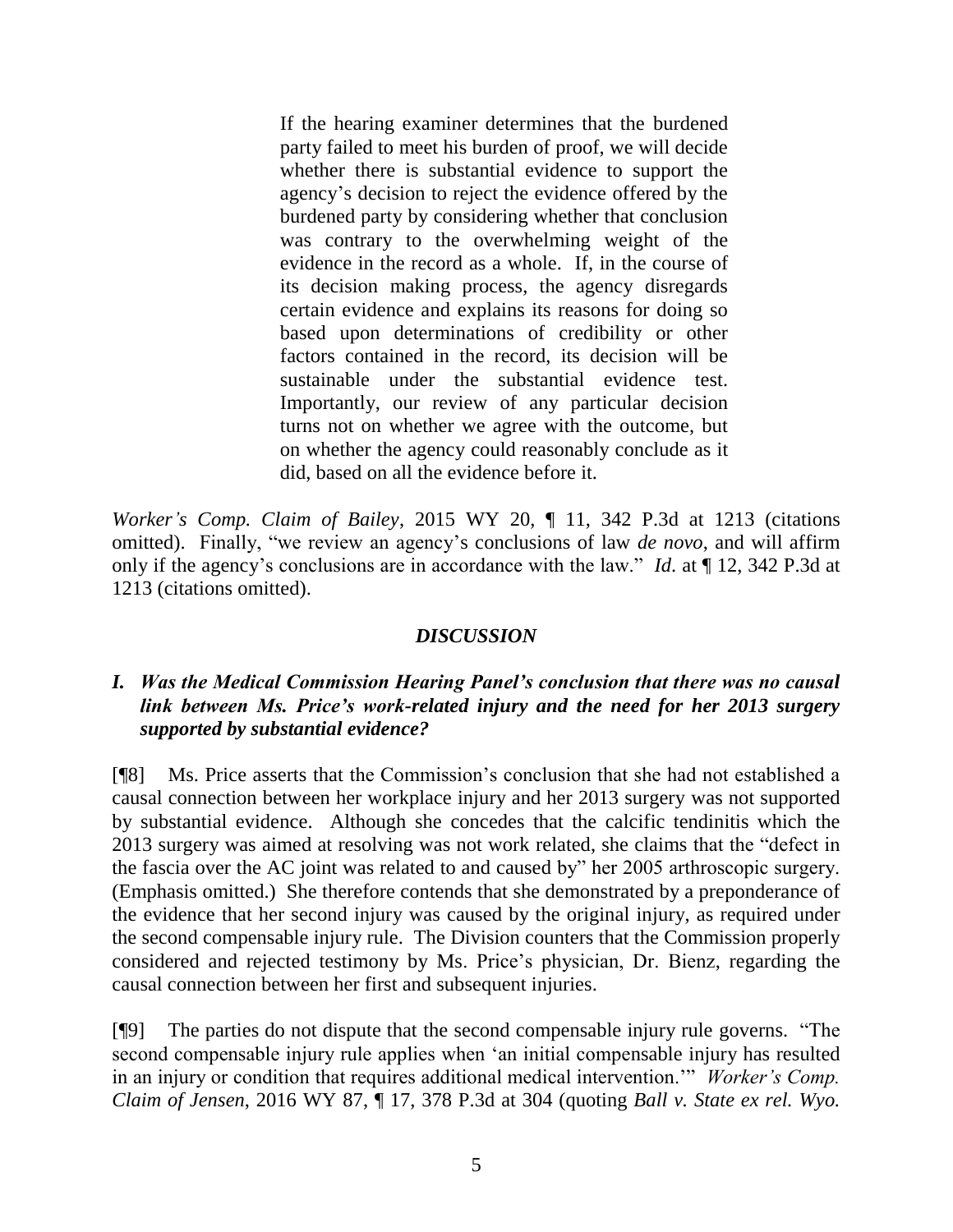*Workers' Safety & Comp. Div.*, 2010 WY 128, ¶ 24, 239 P.3d 621, 628 (Wyo. 2010)). "Under the rule, a subsequent injury is compensable if it is causally related to the initial compensable work injury." *Rogers v. State ex rel. Wyo. Workers' Safety & Comp. Div.*, 2012 WY 117, *¶* 14, 284 P.3d 815, 819 (Wyo. 2012) (quoting *Alvarez v. State ex rel. Wyo. Workers' Safety & Comp. Div.*, 2007 WY 126, ¶ 18, 164 P.3d 548, 552 (Wyo. 2007)). An employee claiming benefits under the second compensable injury rule has the burden of proving by a preponderance of the evidence that there is a causal connection between the first and second injuries. *Guerrero v. State ex rel. Dep't of Workforce Servs., Workers' Comp. Div.*, 2015 WY 88, ¶ 29, 352 P.3d 262, 271 (Wyo. 2015). To receive benefits, Ms. Price had to prove by a preponderance of the evidence that the condition treated in her 2013 surgery was causally connected to her 2004 work injury. *See Hoffman v. State ex rel. Wyo. Workers' Safety & Comp. Div.*, 2012 WY 164, ¶ 9, 291 P.3d 297, 301-02 (Wyo. 2012) (explaining that to recover, the employee "had to prove that his initial work injury ripened into a condition requiring additional medical intervention").

[¶10] The Commission concluded that the evidence did not reveal that the opening in the fascial tissue was caused by the initial injury or subsequent 2005 surgery:

> In this case the work injury occurred in 2004 and involved Price's right shoulder. In 2005 surgery was performed by Dr. Harp to repair the shoulder. Price continued to experience pain and went to see Dr. Bienz. In 2005-2006 Dr. Bienz was unable to determine the source of the complaints of shoulder pain, but did not see calcific tendonitis, or a need for further surgery. After a hiatus in treatment, in 2013 Dr. Bienz found significant calcific tendonitis in the right shoulder and performed surgery for that condition. Dr. Bienz did not attribute the condition to either the work injury or the 2005 surgery. In the process of the surgery for calcific tendonitis Dr. Bienz discovered a hole in the fascial tissue over the acromioclavicular joint and repaired it with a couple sutures. Dr. Bienz **"***assumed***"** the hole was the result of the 2005 surgery or some later trauma. This is a case in which medical testimony is necessary to establish causation. The causal connection between Price's right shoulder condition in 2013 and the work injury or 2005 surgery cannot be established by testimony alone.

(Emphasis added.)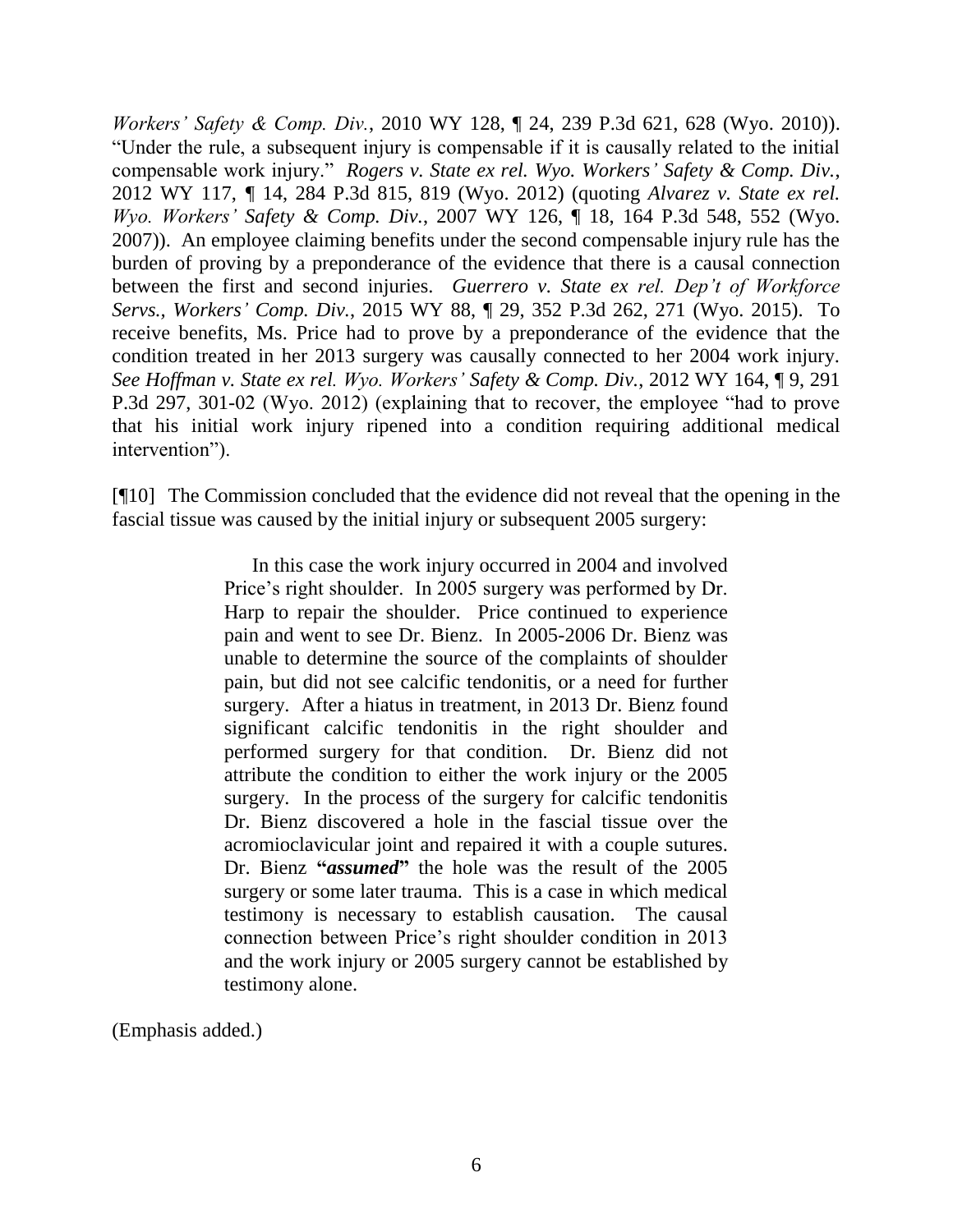[¶11] The Commission then supplied some of its own medical testimony:

Some drainage of fluids during an arthroscopic surgery is entirely normal. The repair to close the hole by Dr. Bienz amounted to no more than a couple sutures. Medical necessity is more than this.

[¶12] The Commission then went on to conclude:

The medical treatment must not only be necessary but causally related to the work injury or a second compensable injury. Dr. Bienz **"***assumed***"** the hole in the fascial tissue was caused by the surgery in 2005, but he never explained why he assumed this. He seemed equally prepared to believe that the hole was caused by some other unrelated trauma after 2005.

. . . .

The testimony of Dr. Bienz that the opening in the fascial tissue over the acromioclavicular joint was *possibly* caused during the surgery in 2005 or some other trauma suffered by Price, is unpersuasive and insufficient to show the causal relationship necessary to make the surgery compensable.

(Emphasis added.)

[¶13] Ms. Price argues that the Commission improperly supplemented its conclusions with its own evidence that was not contained in the record. Ms. Price also contends that the Commission erroneously selected portions of Dr. Bienz's testimony while ignoring others. She claims that his testimony "unequivocally" stated that the hole in the fascia was caused by the 2005 surgery.

[¶14] After a thorough review of the record and the Commission's findings, we conclude that Ms. Price is correct in her arguments that the Commission erroneously supplemented the facts with evidence that was not in the record, and the Commission's conclusion that Dr. Bienz "assumed" the hole in the fascial tissue was a result of the prior surgery was not supported by substantial evidence. Although we find that Ms. Price is correct on both points, we will affirm the Commission's denial of benefits because there is not sufficient evidence in the record to demonstrate that the repair of the hole in the fascial tissue was necessary.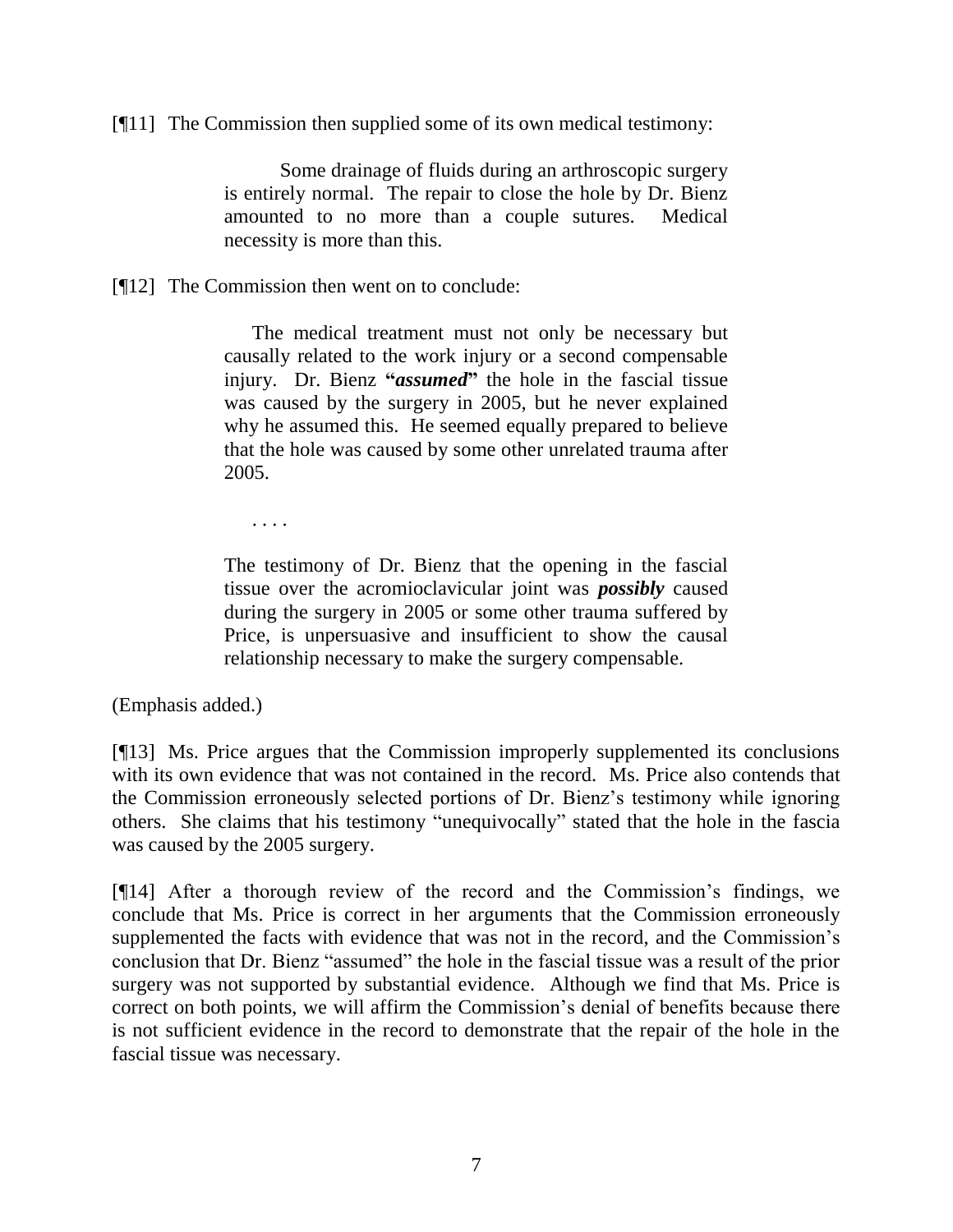[¶15] We first examine the Commission's supplementation of the evidence. In addition to observing that drainage was normal and the repair only required a couple of sutures, the Commission commented that closing the hole "was a minor technical matter." There was no evidence in the record to support these statements. We recognize that members of the Commission have medical expertise which enables them to understand and render decisions in technical cases like this one. As the trier of fact, the Commission must weigh the evidence and determine witness credibility. *See Hoffman*, 2012 WY 164, ¶ 23, 291 P.3d at 305; *Brierley v. State ex rel. Wyo. Workers' Safety & Comp. Div.*, 2002 WY 121, ¶ 16, 52 P.3d 564, 571 (Wyo. 2002). The Commission is entitled to disregard expert medical opinion if it "finds the opinion unreasonable, not adequately supported by the facts upon which the opinion is based, or based upon an incomplete or inaccurate medical history . . . ." *Johnson v. State ex rel. Wyo. Workers' Safety & Comp. Div.*, 2014 WY 33, ¶ 25, 321 P.3d 318, 325 (Wyo. 2014) (citations omitted). However, the Commission is not free to provide its own version of the facts or to supplement the facts with evidence that is not contained in the record. It was improper for the Commission to do so here. We agree that the Commission acted in excess of its authority when it relied upon its own expert opinions and facts that were not in the record.

[¶16] We now turn to the state of the record regarding the cause of the hole in Ms. Price's fascia. Dr. Bienz's testimony regarding the genesis of the hole in the fascia included the following:

> Q: [By Mr. Phifer, attorney for Ms. Price] So in your notes . . . you talk about, we then elevated the skin flap and went up into the acromioclavicular joint. There was a large hole in the acromioclavicular joint where the previous procedure had apparently caused the fascia to separate or perhaps it was never repaired. In this case, this was communicating fluid to the joint surface, so I closed this by advancing the deltoid into the defect and then proceeded to close the deltoid in linear fashion with running zero dash --

> A: [By Dr. Bienz] Zero Vicryl is a type of suture. It's an absorbable suture. And zero just refers to the size of the suture.

> Q: Very good. So -- so was this portion here that I just read, was that a repair, then, that you feel was related to or caused by the original surgery that was done after that 2004 fall?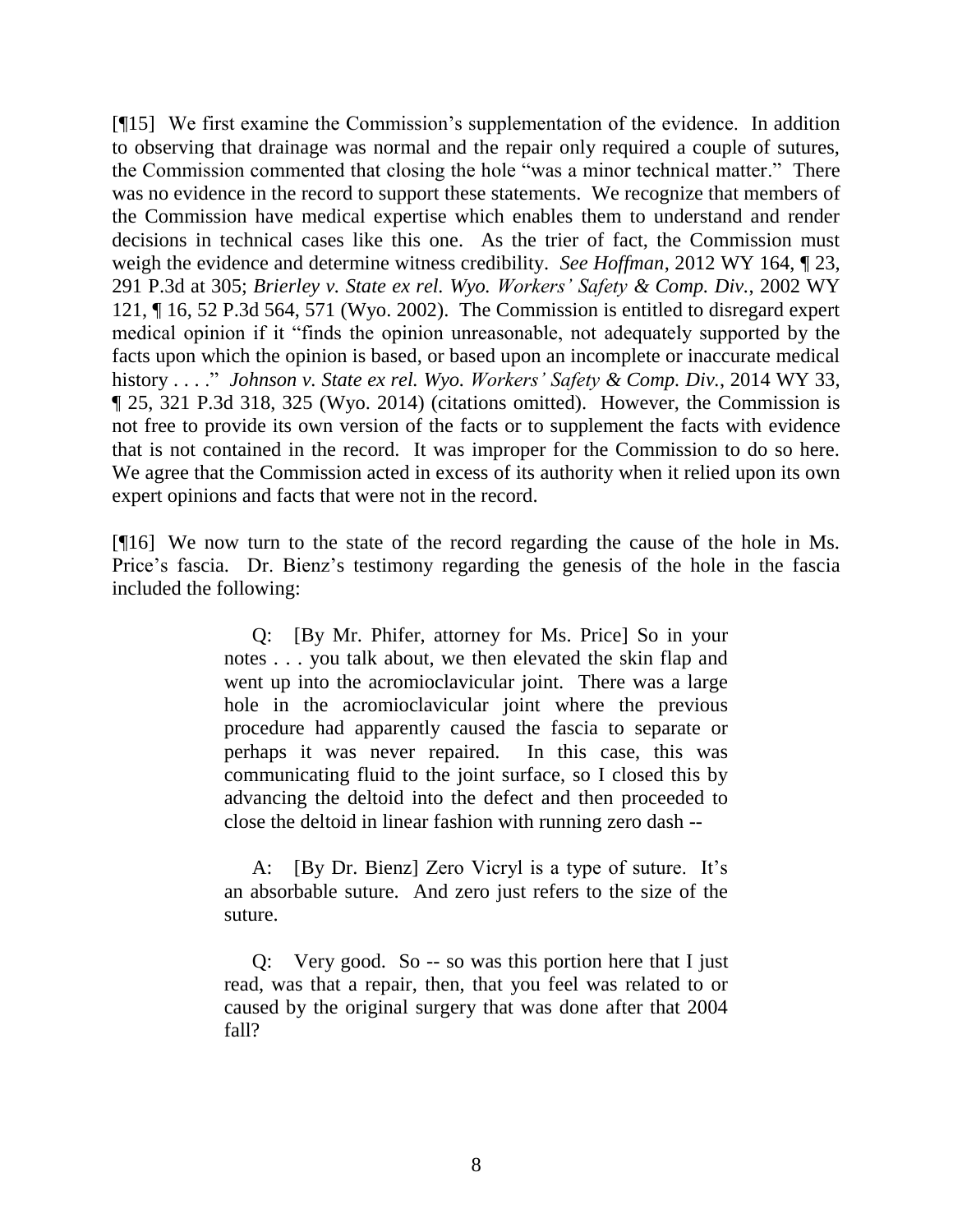A: *I would assume so, yeah, unless she developed a tear, you know, after the fact in that region. But most likely that was related to the original arthroscopic release or removal of the end of the clavicle.* Sometimes if you go a little bit high, it actually ends up cutting through the fascial tissue, which is hard to recognize if you're in the scope.

. . . .

Q: Okay. And a little clarification on the testimony you've given regarding the recent May 2013 surgery. *We were talking about a defect in the fascia over the AC joint. And it was your opinion that that was related to the original surgery, is that correct?*

A: That is correct.

(Emphasis added.)

[¶17] The Division argues that the Commission considered the entirety of Dr. Bienz's testimony and properly concluded that it did not establish a causal connection. It argues that the Commission used the terms "assumed" and "possibly" to describe Dr. Bienz's testimony and explain its concerns that the testimony did not adequately explain why he believed the hole in the fascia was caused during the 2005 surgery, as opposed to some other event after that surgery. We find that the Commission's conclusion was contrary to the overwhelming weight of the evidence and the record as a whole, and the Commission's neglect of that evidence was not explained in its findings. "If, in the course of its decision making process, the agency disregards certain evidence and explains its reasons for doing so based upon determinations of credibility or other factors contained in the record, its decision will be sustainable under the substantial evidence test." *Worker's Comp. Claim of Jensen*, 2016 WY 87, ¶ 13, 378 P.3d at 304 (quoting *Dale*, 2008 WY 84,  $\parallel$  22, 188 P.3d at 561 (citations omitted)). However, if the agency disregards certain evidence and fails to explain its rationale, its decision may not be supported by substantial evidence.

[¶18] Dr. Bienz's testimony was that "most likely" the prior surgery created the hole in the fascia that was repaired in conjunction with the 2013 procedure. Generally, an expert will sufficiently establish a nexus between work activities and an injury by testifying "that the work 'contributed to' the injury or that the injury is 'most likely' or 'probably' is the product of the workplace suffices." *Boyce v. State ex rel. Wyo. Workers' Safety & Comp. Div.*, 2005 WY 9, ¶ 11, 105 P.3d 451, 455 (Wyo. 2005). The Commission's determination that there was no causal link between the 2005 surgery and the hole discovered during the 2013 surgery is not sustainable under the substantial evidence test. However, the Commission correctly questioned the necessity of repairing the hole.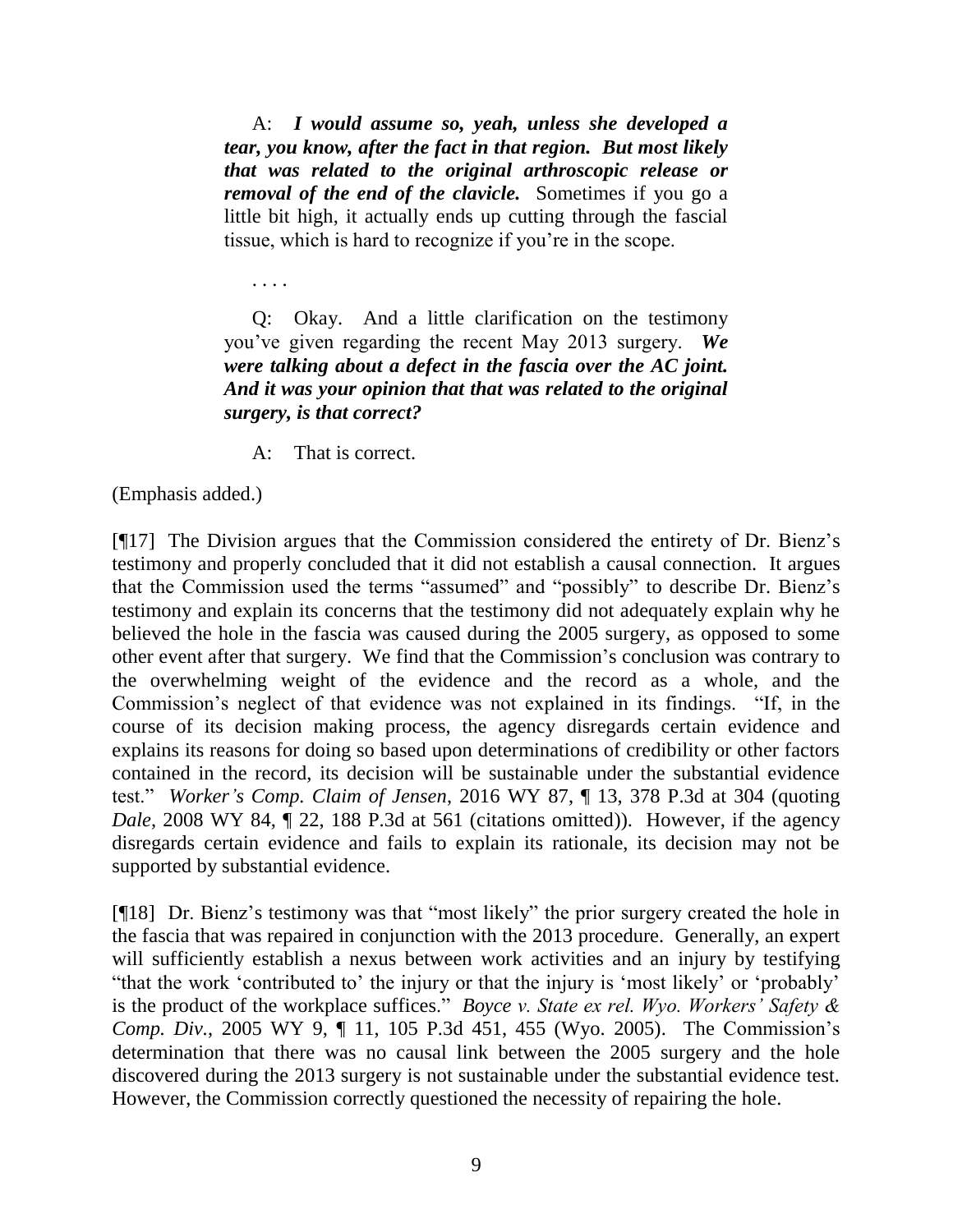[¶19] Although the record supports the existence of a causal connection between the 2005 surgery and the hole in the fascia, it did not establish that the repair to the hole was necessary. Dr. Bienz was not aware of the hole in Ms. Price's fascia until he had completed the repair of the calcification in her shoulder. He explained, "when we were done, I noticed that there was fluid flowing from the subcutaneous space a bit more than there should be, so we kind of were able to look up in there and we saw that irregularity" and repaired it. He testified that the repair was not in any way related to the calcific tendinitis.

[¶20] When questioned about whether the repair of the hole was necessary, Dr. Bienz responded, "I don't know if 'necessary' is the right word." He went on to explain that

> when you're doing a procedure especially on a patient like this who has pain but you're never quite sure why they have pain, you do attempt to correct any abnormality that you find so that you can minimize the chance that they're going to continue to have pain.

Ms. Price's attorney then asked Dr. Bienz whether the hole could have been causing some of her pain. Dr. Bienz responded that it was unlikely: "I guess it's possible. It didn't seem real likely, but that's certainly possible. But still I wasn't -- finding that defect, I didn't think it would be wise to leave it open . . . ."

[¶21] The Wyoming's Worker's Compensation Act requires an employee's medical and hospital care to be "reasonable and necessary" in order to be covered. Wyo. Stat. Ann. § 27-14-102(a)(xii) (LexisNexis 2015). To receive compensation for care, the employee is "required to establish that [the treatment] was reasonable and necessary medical treatment related to his workplace injury." *Beall v. Sky Blue Enterprises, In*c., 2012 WY 38, ¶ 23, 271 P.3d 1022, 1032 (Wyo. 2012).

[¶22] The evidence reveals that the condition giving rise to Ms. Price's subsequent shoulder surgery was calcific tendinitis, which was not related to her work injury. There was no evidence that the hole in the fascia contributed to her pain or that its repair was necessary to treat her symptoms. Thus, the Commission's conclusion that the 2013 treatment and surgery were not compensable by worker's compensation is supported by substantial evidence.